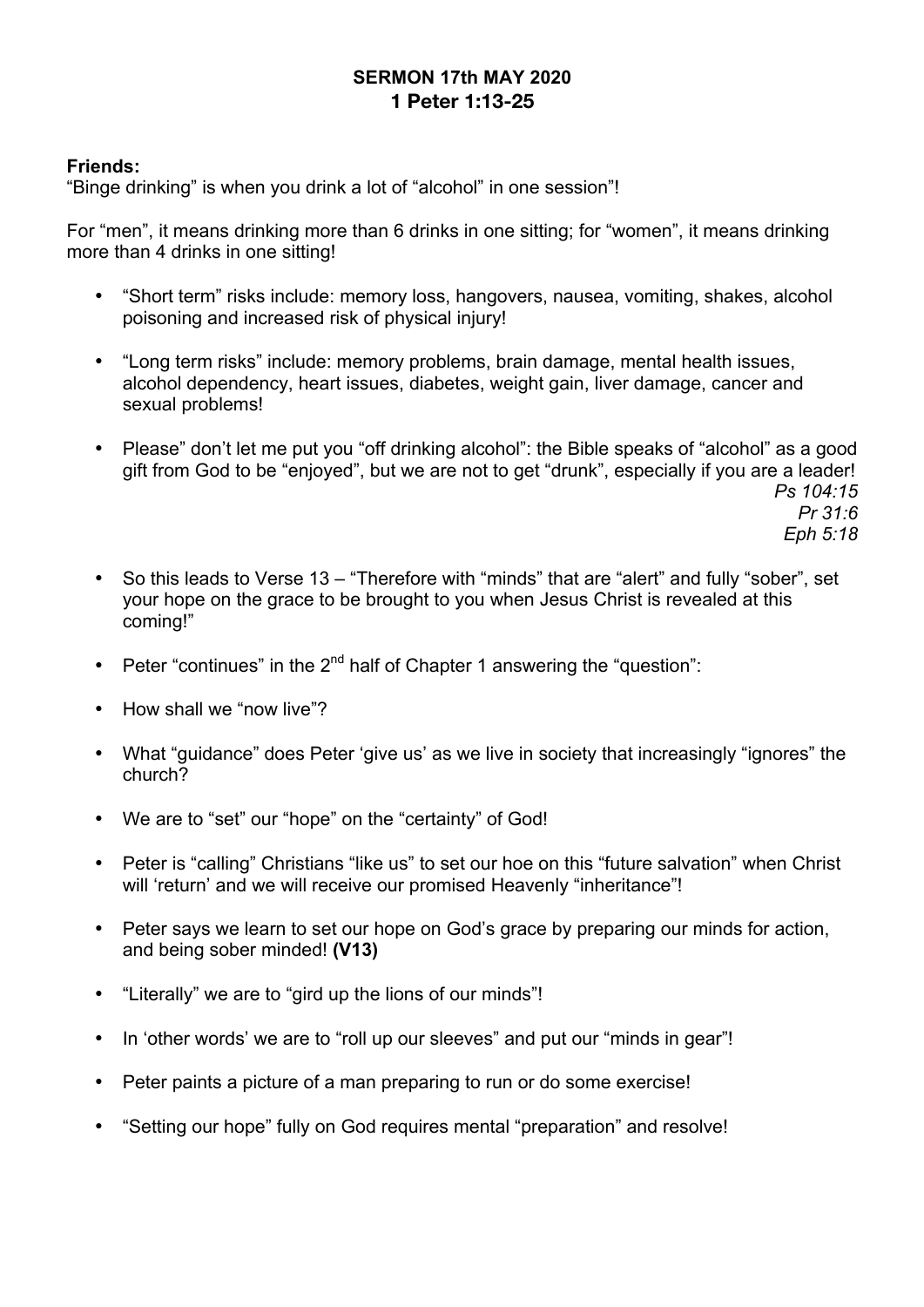## **Friends:**

We "need" to love God with our "mind" as well as our "heart"!

- Setting your "hope" fully on the grace that is to come is an "act of faith" that required "renewed thinking" and "disciplined thinking"!
- As the apostle Paul says in Romans 12:2:

"Do not conform to the pattern of this work, but be "transformed" by the "renewing" of your mind!"

- So we are to be "sober minded"! We think of the word sober in the context of "alcohol"!
- We've "already" spoken about how "drunkenness" affects every "aspect" of the "human body"!
- It clouds our judgment; slow our reflexes; it provokes us to do things we wouldn't normally do!
- Peter is speaking about how the "mind" "determines" or controls our actions!
- He is talking about "mental preparedness"!
- Disciplined "thinking" will control "right" behavior!
- We are to prepare our minds for action by not drinking the philosophies and patterns of this world that intoxicate our minds and make them dull and provoke us to do things that are against God's "revealed will"!
- "John Stott", English Anglican Pastor and Theologian (1921-2011) says:

*"Knowledge is "indispensable" to Christian life and service. If we do "not use" the "mind" which God has given us, we "condemn" ourselves to spiritual superficiality"!*

## **Friends:**

Here is Peter's "logic": to "live" as God's people in our "conduct", we need to set our "hope" fully on God and his salvation.

We are to "worship" Him "alone"! To set our hope fully, we "need" to be "sober in our thinking" – not "drunk" on the "priorities of this world"; but clear sighted about who God is and all He gives!

• "A W Tozer" (1897-1963) an American Pastor, Author, Magazine Editor, said:-

*"What 'comes' into our "minds" when we think about God is the "most important" thing about us…. Worship is pure or base as the worshipper entertains "high or low thoughts of God"!"*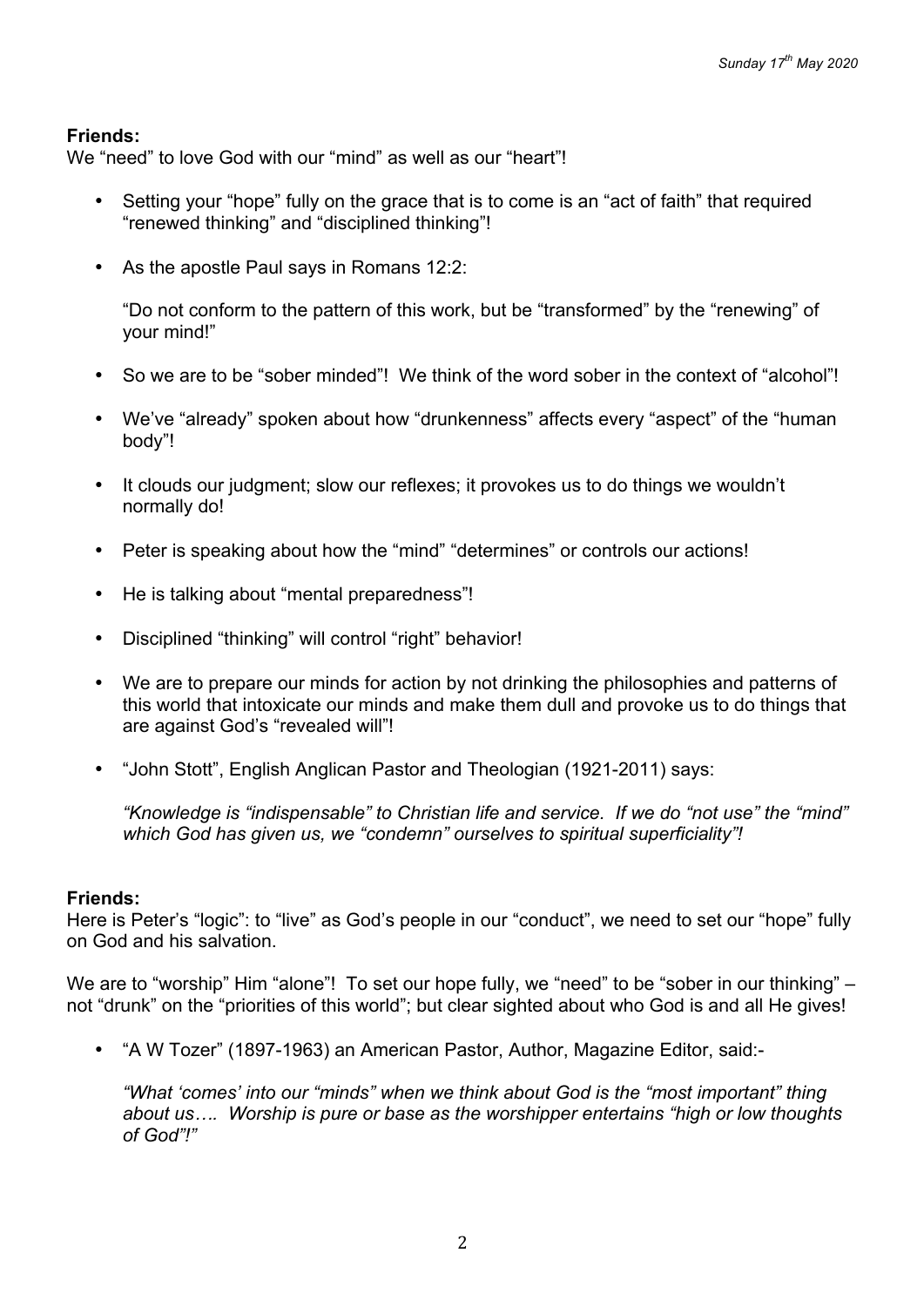- Let's take a "look at" **VV14-16**: We are born again by grace and God's Word to be the Father's "look-alike" children!
- 'Ultimately', Christian "ethics" is based on answers to the question: "What is God like?"
- Your "theology" shapes your character and behavior and your virtue!
- We "become" what we "worship"!
- What people revere, they resemble, either for "ruin" or for "restoration"!
- The "Charter" for Israel as the people of God was **(V16)** "Be holy because I am holy!"

*Lev 11:44*

- "Holiness" is what makes God, "God!" God is set apart, other, different!
- But "although" God is "wholly other", He does not keep His "cosmic distance" from us! There is "no" self-isolating with our God!
- God has come "near" to us in our Saviour Jesus! *He is God "with" us!*
- God lives "in us" by his Holy Spirit!
- "Be holy as I am holy"; is a covenant making declaration, its faith building but also intimidating!
- God "calls us" to "share in" His Holy differentness!
- God's "holiness" cannot be "isolated" from God's "calling of a people"!
- When Jesus "saves and forgives" us, He saves us to be "different", He saves us to grow in Christlikeness! He saves us that we might put to death sin that lives in us and "put on" Jesus' righteousness!

## **Friends:**

As believers we are born "different"; God is the "measure" of how different we are to become!

- Our growing "conformity" to God is "matched" by a "non-conformity" to the culture we were save from! **(V14)**
- Bishop "J C Ryle" in his classic work on the subject of holiness, said this:-

*"Holiness is the habit of being of "one mind" with God, as we find it in Scripture! Holiness is the habit of ageing with God's judgment, hating what He hates, loving what He "loves", and measuring everything in this world by the standard of His Word!"*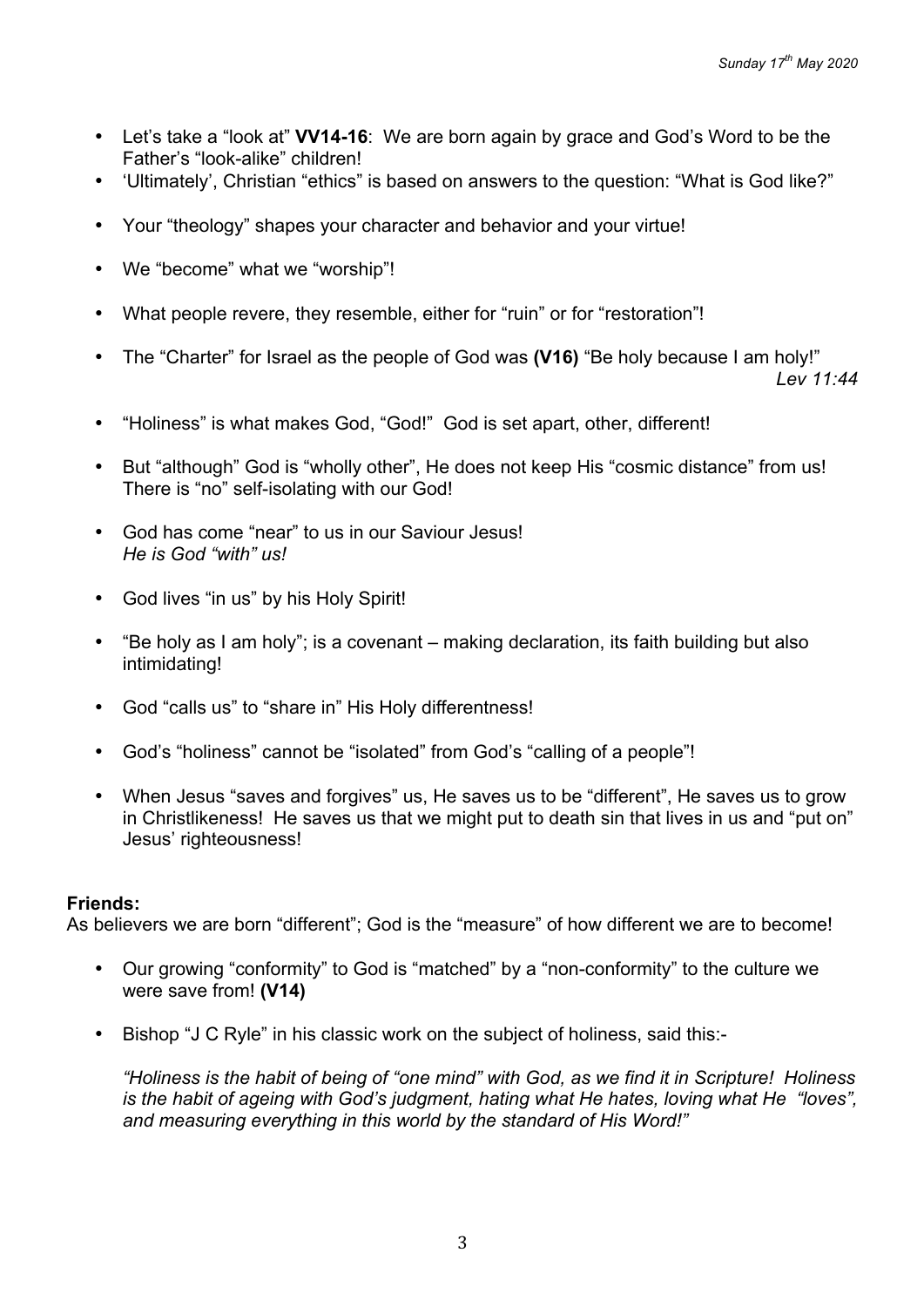• "Jim Packer" said this about "30 years ago" but it is still "highly relevant today":

*"the call to holiness is one the contemporary church urgently needs to "hear": "the shift of Christian interest away from the pursuit of holiness to focus on fun and fulfillment, massaging egos, techniques for personal success, and public issues that carry "no challenge" to one's personal morals….. is to "my mind", a sad and scandalous fact that "needs to be reversed"!"*

## **Friends:**

"Holiness", not gifts, ministry, personal success, or mystical experiences if the "sign" of "true spiritual health"!

**(V17)** "Since you call on a Father who judges each person's work impartially, live out your time as foreigners here in reverent fear!"

- God's "people" are to be holy and are "no longer" at home in this world!
- We are "strangers" in "this world", our true "citizenship" is in Heaven1

## **Friends:**

Our commitment to be holy like God is "suffused" with a "fear" that takes God "seriously"!

- A "holy" person will follow after the "fear of God"!
- "Not" the "fear of a slave", who only works because he is afraid of 'punishment' and would be "idle" if he did not 'dread' discovery!
- "But" the "fear of a child", who wishes to live and move as if he was always before his father's face, because he "loves his father"!
- Fear of God's discipline is a good and proper attitude and is a "sign" of a church growing in maturity and experiencing God's blessings!

*Acts 5:5*

• "Fear of God" is "not" inconsistent with loving God or knowing that He loves us!

*1 John 4:18*

- Fear of "displeasing" God is the "obverse" side of "loving" Him!
- This "awe" for the Father does not drive us away from God, but draws us closer to His 'care' and 'compassion'!
- The "fear of the Lord" is the beginning of wisdom!

*Proverbs 9:10*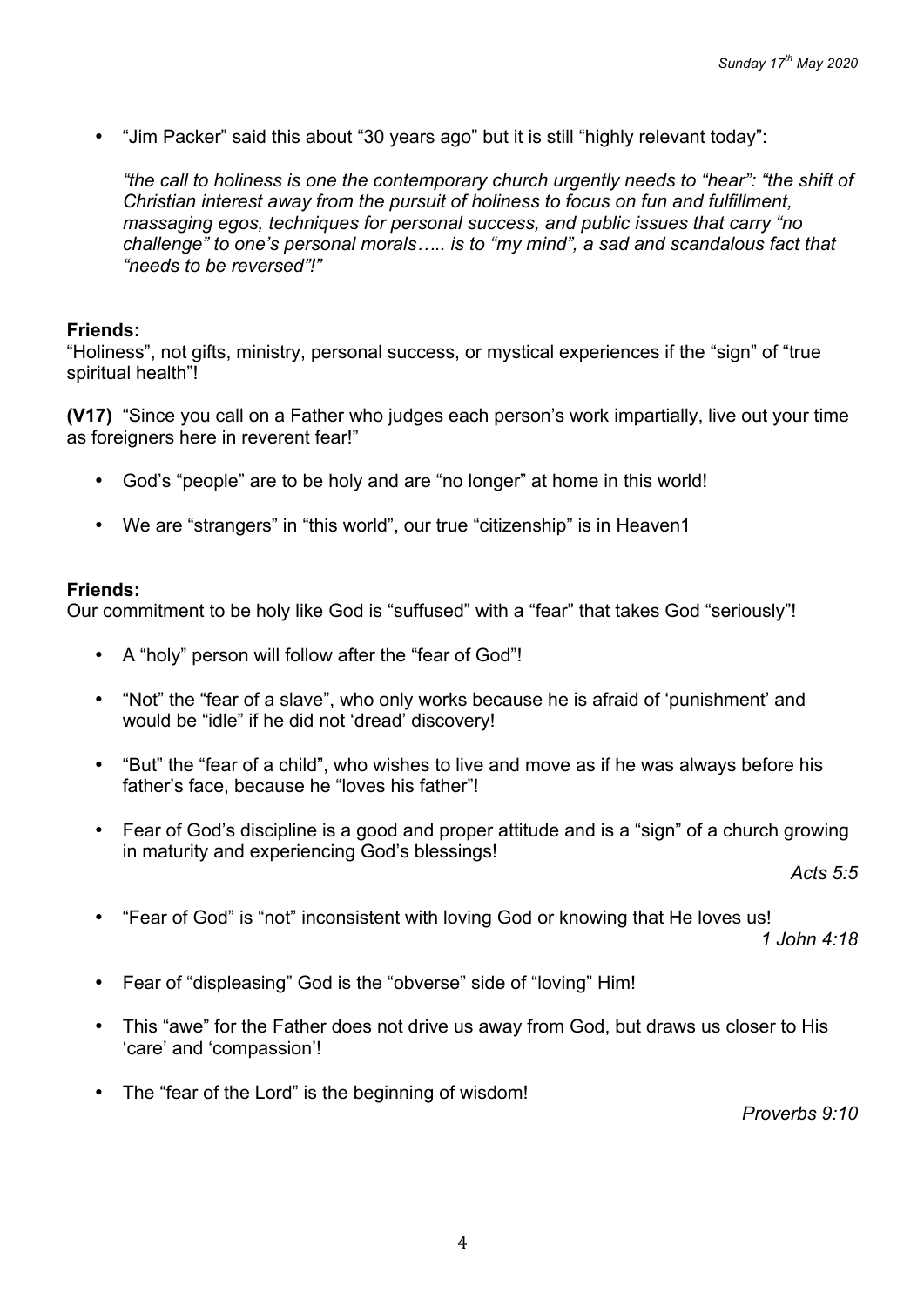## **Friends:**

The remarkable thing about fearing God is that when you fear God, you fear nothing else, "whereas" if you do "not" fear God, you fear everything else!

*(Oswald Chambers)*

- The One we call "Abba Father" is "not only" our Creator and Judge; He is also our "Redeemer"!
- God the Father has given His Son for us, as a "sacrificial lamb" (1:19)!
- As our Heavenly Father we can confidently "call" on Him because He has revealed the infinite reach of his compassion in the "price" of our redemption!

*Eph 3:14-19*

• Verses 18 and 19 – "for you know that it was not with perishable things such as silver or gold that you were redeemed from the "empty" way of life handed down to you from your ancestors; "but" with the precious "blood" of Christ a lamb without blemish or defect!"

The gold price is \$2,607 per ounce; and the silver price is \$23 per ounce!

- But when it comes to eternal life "gold and silver" aren't much good to us!
- Peter "pulls no punches" when he describes their "former" way of life!
- It was futile, empty-headed and a dead-end!
- So "many people" just take on board what society has handed down to them: they don't think for themselves or "question" the "status quo"!
- The "remarkable change" brought about by "conversion" to Christ is "seen" in the fact that these "abandoned" "sinful patterns of life" had been inherited from your fathers, an influence made weighty by generations of tradition and worldly wisdom!

## **Friends:**

"The ancient tradition of home and nation is "BROKEN"…. Because the work of Jesus Christ who had "set them free"!"

- The hereditary chain of sin is "broken" by Christ's "blood"!
- Christ has "power" to break every "chain"!
- Christ "breaks" the power of sin, the power of addiction, the power of unrighteous anger, the power of hate, the power of jealousy, the power of porn, the power of Satan, the power of cancer, the power of Covid-19, the power of death!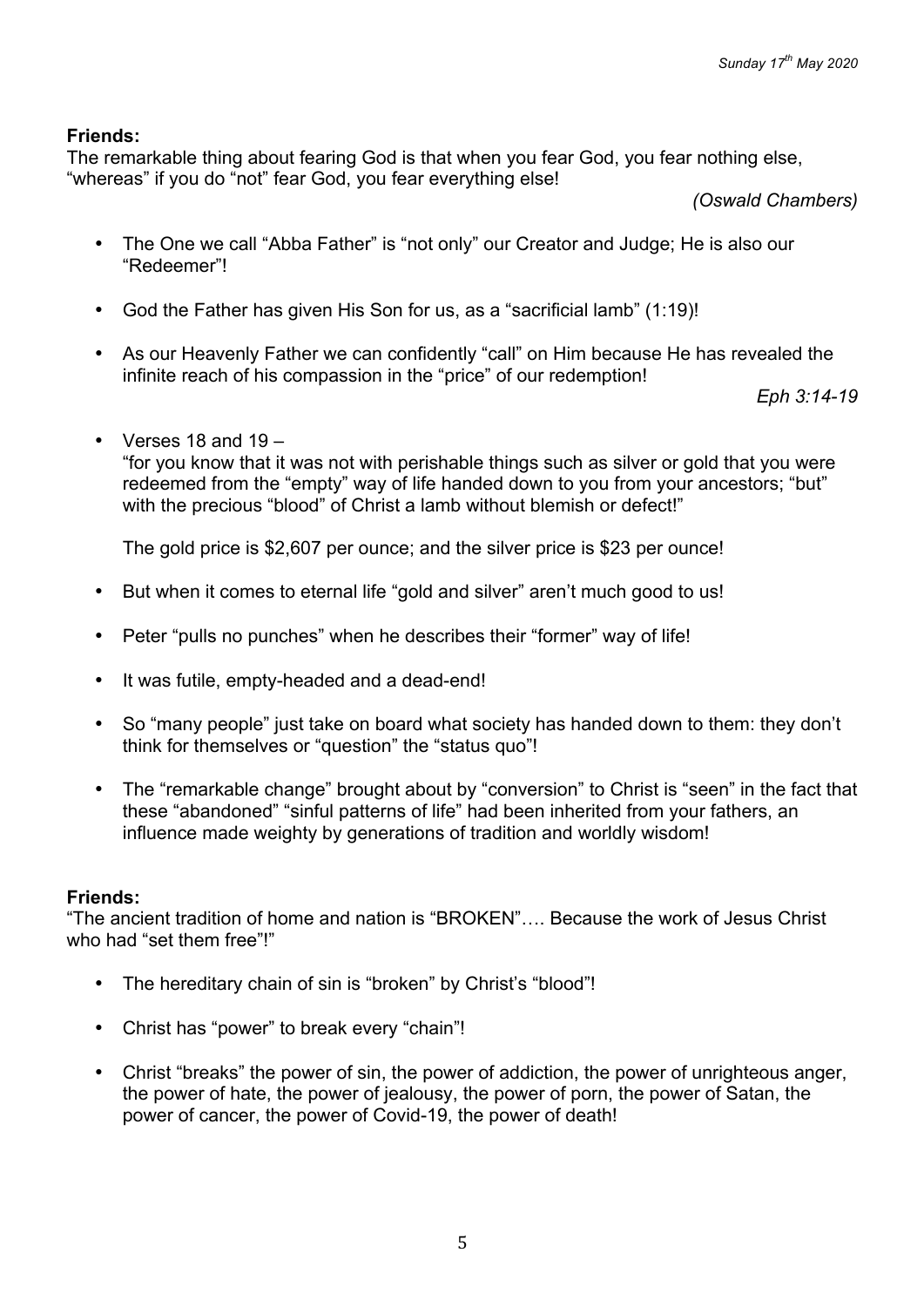• Are you "struggling" with an "issue" that is taking you way from your Heavenly Father? Do you "have" a guilty conscience? The Bible teaches that God cleanses the "conscience"!

*Heb 9:13-14*

- A "theology of blood" has become unfashionable in our "modern world", but blood is mentioned 460 times in the Bible; "14 times" in the N.T. Jesus spoke of his own blood! "Why"?
- "Because" by the shedding of His blood, He accomplished the possibility of our "forgiveness and salvation"1
- The "penalty" for our sin and rebellion is "death"!
- Jesus stepped up and said, "I'll take that death!"
- Peter stresses in these verses the "costliness" of the "ransom" that is "paid"; he also makes it very "clear" that it is God who pays it! **(V18)**
- Paul tells the "elders" in "Acts 20:28" to be shepherds of the Church of God, which He 'bought' with His "own blood"!

## **Friends:**

God in Christ shed his "own blood" for you!

- "Consider" this great "cast" to "redeem you"; "meditate" on what Jesus has accomplished and be "motivated" to "pursue holiness"! for "without holiness" "no one" will see the Lord! *Heb 12:14*
- Verse 20 "He was chosen before the creation of the world, but was revealed in these last times for "your sake"!

## **Friends:**

What an "action packed verse"!

- Peter "wants" us to know that our salvation was "not" a "divine after thought"!
- It was "not" God's reaction to a "world" that "went of the rails"!
- "Of course" the Father knew the Son before the foundation of the world; the Son is "eternal"; the Father not only "foreknew" the people whom He would "elect"; He also "foreknew" the "means" by which He would save them – and that is "Jesus"!
- According of God's "plan", Jesus would be "made manifest" in these last days! God "always knew" that this was His plan of redemption!
- The "plan was "eternal"; its operations was "historical"!"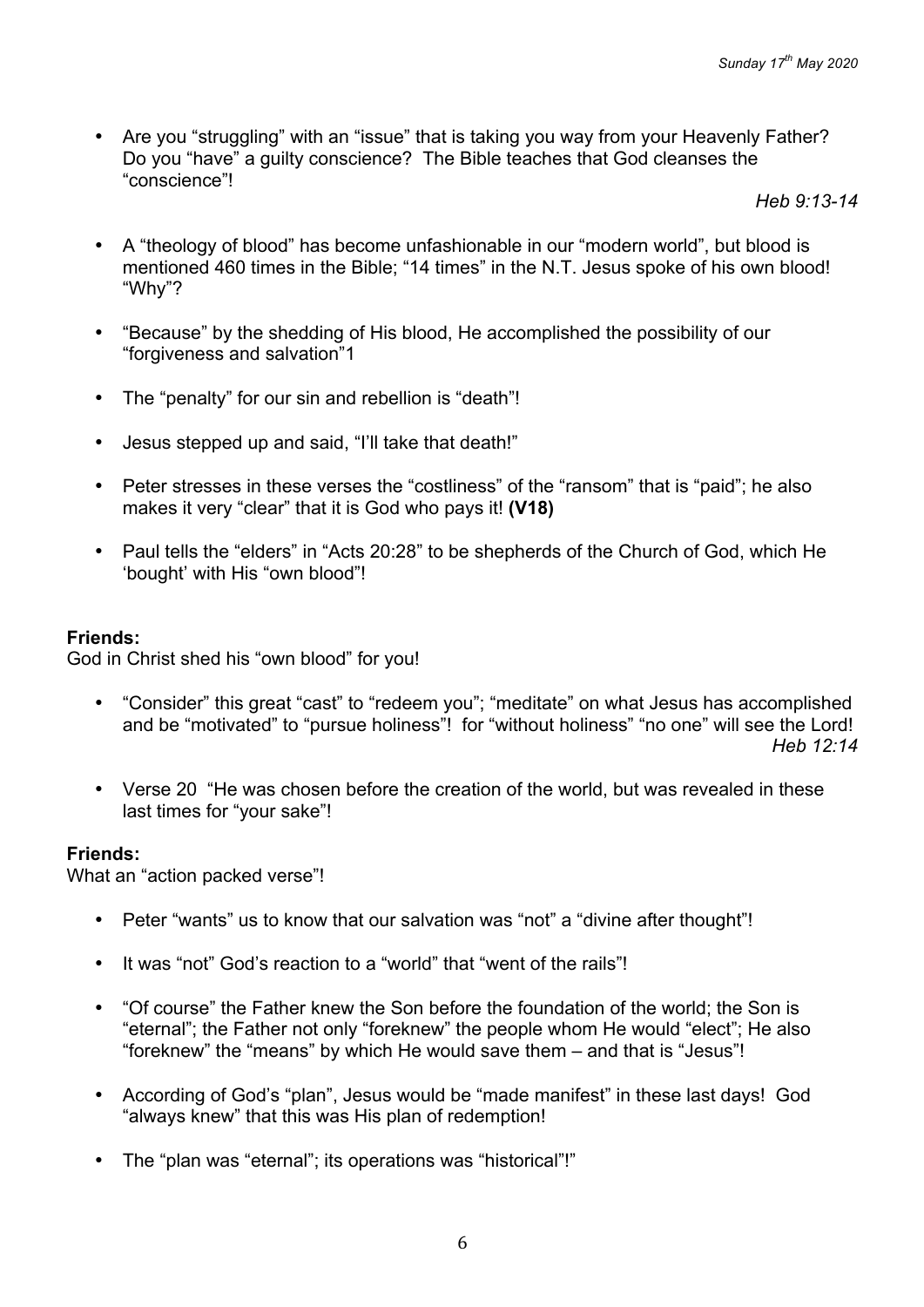- In God's "sovereign timing", Jesus was "revealed" at the "right time"! The "manifestation" refers to Jesus' "incarnation"! When Christ appeared to save us from our sins – when he came to live, and die, and rise and return to glory. **(VV 20 & 21)**
- The apostle Paul says in Galatians 4:4: *"But when the "fullness of the time" came, God sent His Son born of a woman, both under the Law!" God has a "plan" for this world and it's a "perfect" plan!*

*Ps 33:11*

• "God from all eternity did by the most wise and holy counsel of his own will freely and unchangeably ordain whatsoever comes to pass!"

*(WCF)*

*Col 1:16*

- Like God, His "plan" is eternal. His plan is all-encompassing! When our plans "fail" it is often because we have "overlooked some detail"! However God's plan is "all-inclusive"! It is based on God's 'omniscience', so that everything past, present and future is taken into account!
- Every contingency is taken into account in God's plan. God's plan is for "all creation", things in heaven and on earth, things visible and invisible, thrones, dominions, rulers and authorities.
- God's plan includes seemingly insignificant details!
- His plan 'excludes' "good luck" or coincidences!
- God's "plan" includes the election of some individuals for salvation and some to destruction!

*Acts 13:48 John 1 12-13*

• "Apart" from God's intervention, through His Holy Spirit, "no man" seeks God, and "no man" will ever find Him!

*John 6:44*

• The "goal" of God's plan is to bring "glory to Himself"!

*Num 14:21*

#### **Friends:**

When we repent of our sin, turn back to God and desire – to live for His sake; John Piper sums it up well; *God will be most glorified in us, when we are most satisfied in Him!*

- Don't overlook the final 3 words of verse "20": *"for our sake!"*
- The "astonishing truth" of this eternal plan of God in Christ is for our sake!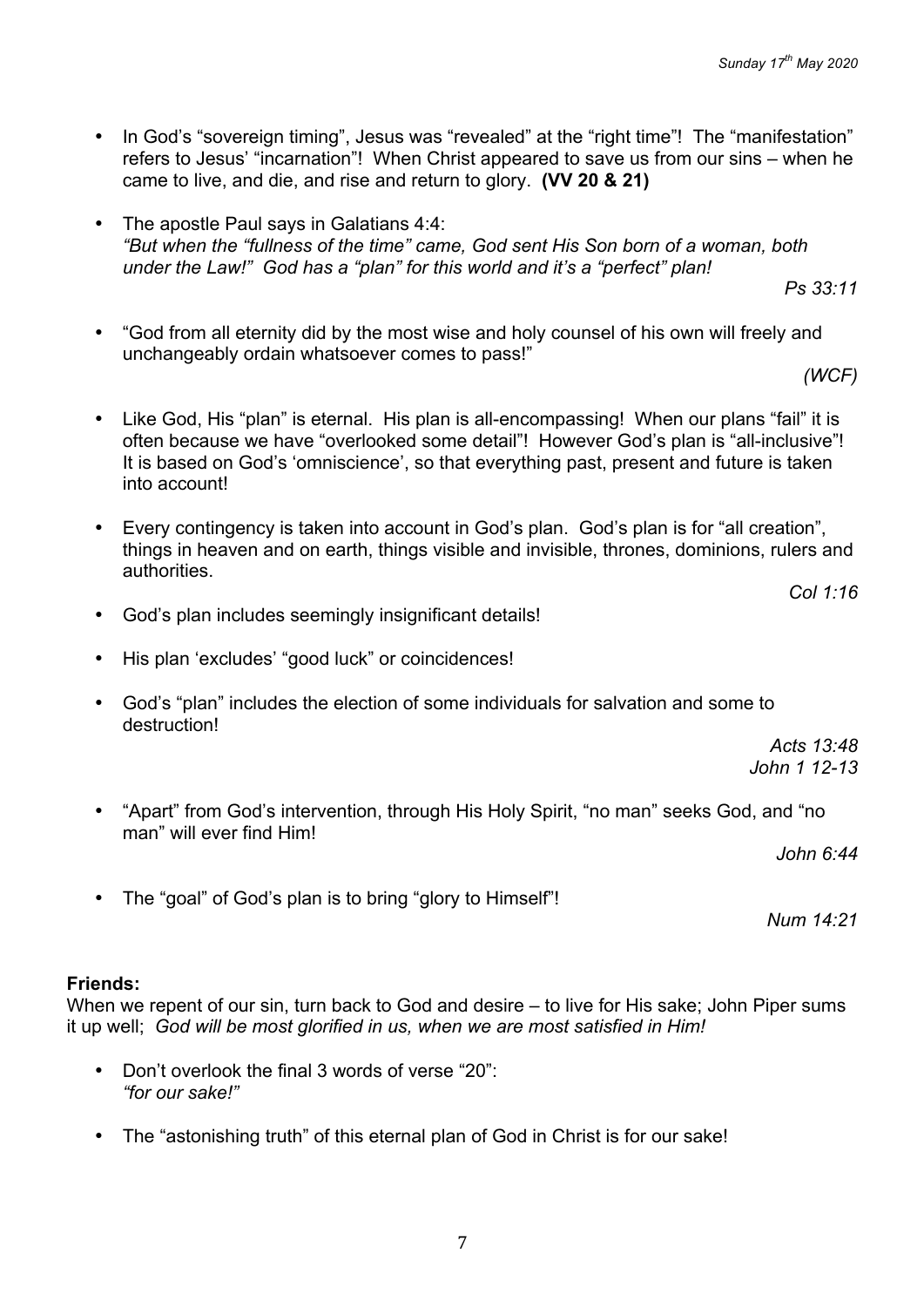- God did all of this for your and your salvation!
- We don't deserve it, we haven't 'earnt' it, it is all of God! By grace we are save, by grace we live for Christ in His strength and by His power!
- "Before" an "individual" can be "saved", he must "first learn" that he "cannot" "save" himself!

*(Mr Deltann)*

#### **Friends:**

Keep on "calling" on God, keep "praying"; "prayer", in many ways; is the "supreme expression" of our "faith in God"!

- Verse 22 Now that you have purified yourselves by obeying the truth is that you have sincere love for each other, "love on another deeply, from the heart"!
- It's "common" today to hear a professing Christian saying that they "love Jesus", but "not the church"!
- They might "feel" that the church is filled with "hypocrites" who are even worse than those who deny Christ! They might themselves have been "hurt" by a church member!
- Some see the church as an obstacle to reaching the world with the Gospel of Grace!
- I have to admit unfortunately that in many of these "critiques" there is truth!
- Still, are these "legitimate reasons" for professing Christians to abandon the church?
- I want to say "NO"!
- "Yes" find a new church if your church doesn't preach "God's Word" and exalt the Lord Jesus; but it doesn't mean giving up on the church!
- Peter has much to say about the "local church": and here in **V22** he begins by showing that a New Testament Church – a body of people who have been born again through God's Living Word: is a body characterized by "love for each other"!
- Purifying "yourself" is a "deep process"! It entails the progressive cleansing of our personality of wrong attitudes, old hurts, and memories of past sins! This "process" takes a lifetime "relying" on the Holy Spirits help!
- We need to "set ourselves" apart for God; we need to dedicate "ourselves" wholly to God! "Later on" Peter will say "in your hearts set Christ apart as Lord!" In "other words" give Jesus first place in your lives!"
- "Have sincere love for each other!"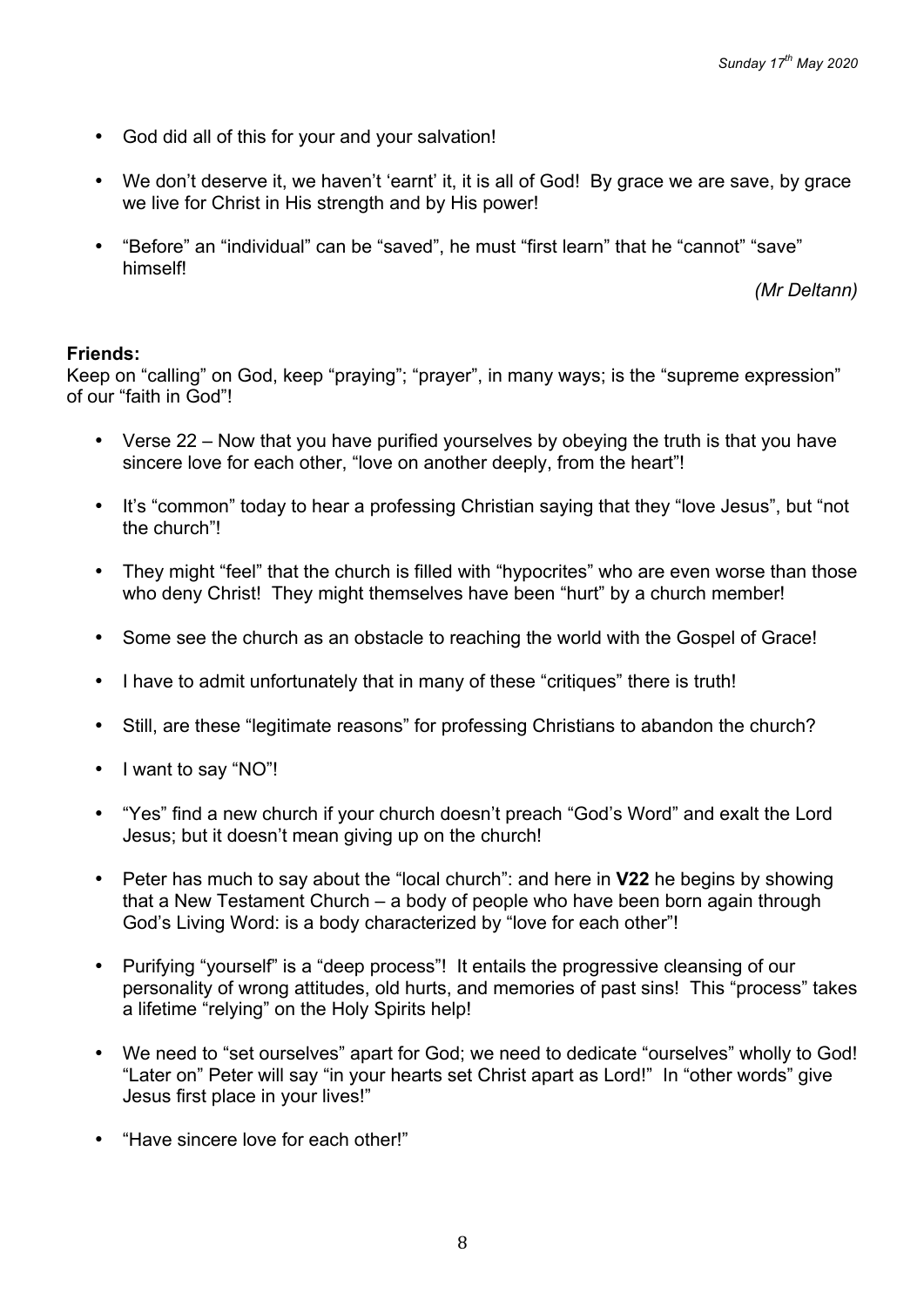- Brotherly "love" is "great" in theory!"
- It is the "practice" that is difficult!
- This is the "standard" for "church life"!
- Christians have been "purified" by God's Word and the "expression" of this is "true love" "towards" heir brothers and sisters in Christ!
- Brotherly "love' is described as being "sincere"! "Sincerity" means: literally "hypocritical"! Christian love is not just an act we put on; it is "genuine"!
- Peter goes on to say that our brotherly "love" (Philadelphia) should find expression in God's "love" (agape)!
- Our "love", our "affection" is to be deep and strong, even "fervent"! This passionate love must not be two-faced!
- Paul says "Owe no man anything, "but" to 'love one another1"

*Rom 13:8*

• Jesus in 'John 13:35' gives the world "permission" to "judge" the "genuineness" of our Christian faith on the basis of "a sincere brotherly love"! And if that is not "startling enough", John 17:22-23 also "suggests" that Jesus gives the world permission to judge the truthfulness of his incarnation on the basis of Christian love and unity!

#### **Friends:**

If the unbelieving world looks at the church, "our church" and "sees" hypocrisy, division, malice, deceit, jealousy, envy and the like, it has every right to "wonder" if we are really Christians and worse to reject Christ – to dismiss Jesus and the church!

- The "sense" of this Verse 22 is: Once you have begun to grow in "holiness" so that you have a "genuine affection" for one another, make your love for each other earnest, deep and strong!
- One of the "first" marks of genuine growth in "holiness" **(V16)** in individuals and in churches is earnest love for fellow Christians!
- The "gospel of Jesus" can help "you" be better lovers!
- Verse 23 "For you have been "born again", not of perishable seed, but of "imperishable", through the living and enduring Word of God!"
- We need to truly grasp **(V22)** because we all know people who are "hard to love!" Not just the obnoxious and annoying but people who have betrayed us and hurt us!